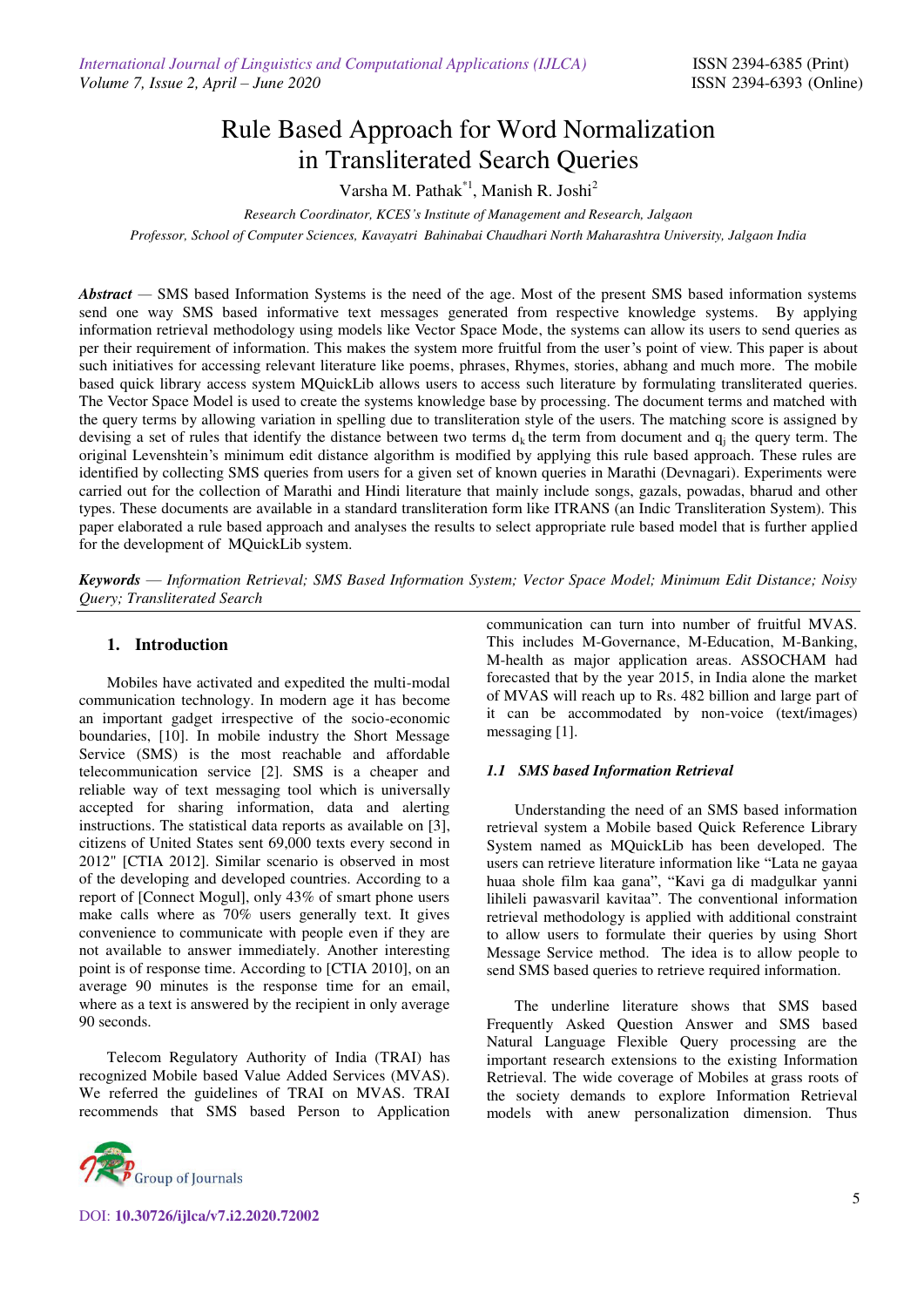MQuickLib is a prototype model that allows users to formulate queries in their natural language. To overcome the scripting problems of languages across the globe, transliterated text is allowed to the users. The users can spell the words of their language in Roman script. We have trained and tested the system on Marathi and Hindi languages. The related problems are investigated with a systematic development of an experimental model. The experiments conducted have revealed number of problems. The problems like dealing with transcription ambiguity and Named Entity Recognition (NER) ambiguities are the major issues those are investigated in the research undertaken by us. The experiments show the need of appropriate feedback mechanism for improving relevance of the answers produced by the system with the intention of users expressed in the respective queries. The query formulation style, transliteration style varies from users to users. The spelling could vary due to use of acronyms, abbreviations, synonyms and shortcuts used while creating the query terms. The style of creating query varies by applying Short Message Texting notations. The intentional word  $d_k$  need to be guessed for a user query term  $q_i$  need to be guessed by the system by applying suitable term matching mechanism. An hybrid approach has been developed on the basis of naïve Information Retrieval model Vector Space Model (VSM). For improving the results appropriate Relevance Feedback Mechanism (RFM) has been developed in support of the basic VSM model. The ambiguities due to transcription errors while spelling the terms by users could be resolved by applying a set of rules is the basic idea of this development. Following subsection focuses on the transcription ambiguity.

## *1.2 Transcription Ambiguity*

Transcription ambiguity occurring in user's query due to flexible styles of transliteration is the upcoming problem due to popularization of SMS in native languages. Many users use their own style for formulating the SMS query in their native language for information retrieval.

In our problem in order to use transliterated queries for Marathi Literature access on Mobiles we need to handle transcription ambiguity. The end users apply non-standard transliteration while compiling their information search queries in their own language. They use assorted language to formulate their queries.

This paper is the discussion about the work on SMS based Literature Information System as the extension to digitalization of present library facilities. This service needs to resolve the noisy terms to possible normal terms those occur in the systems vocabulary. We identify this as a word normalization problem. The systems vocabulary thus needs to be constituted of the normal terms occurring in the literature. In our problem we have constructed the



DOI: **10.30726/ijlca/v7.i2.2020.72002**

vocabulary by processing the ITRANSed Literatureof Marathi language available on the internet sites like [https://www.sanskritdocuments.org](https://www.sanskritdocuments.org/) and [http://www.giitaayan.com](http://www.giitaayan.com/) etc. This vocabulary of Marathi literature words extracted from these available sources is defined with a customized data structure that represents the Vector Space Model [11].

# *1.3 ITRANS Documents*

In MQuickLib system users are allowed to use their own transliteration style to spell the queries in their mother language (Marathi/Hindi language in this system) originally in its own script (Devanagari in this case) in Romanized form. Devnagari is the natural script of Marathi/Hindi languages, whereas people use English alphabets to spell the Marathi/Hindi words while interacting with others on computer network or on mobile network. Thus, we presume that users enter roman scripted strings to prepare Marathi / Hindi queries to access literature information. The transliterated terms written in the literature available at source are considered as the standard terms. Most of these documents apply ITRANS which is a standard transliteration style. These ITRANSed documents are processed to build the knowledge base using Vector Space Model. Respective algorithms are developed in Java using appropriate data structures.

To permit flexibility in Romanization of literature queries, the system has to improve its ability to recognize the query terms properly by matching them with most applicable standard vocabulary term which we term as "ITRANSed Normal terms". This problem is considered as the spelling correction problem. If a term t is spelled incorrectly it may not occur in system's vocabulary V, such term is defined as noisy term. We should map this noisy term to a normal term that occurs in the system's vocabulary.

# **2. Problem Modeling**

This problem is compared with the SMS based Frequently Asked Question Answering system attained by many researchers. In respective published work on SMS based FAQ systems, the researchers apply new concepts like SMS query term normalization which is relevant to the language models. Significant research work is available related to this topic which was mainly assigned by Forum for Information Retrieval and Evaluation as one of the task [12].

The researchers [8] [9] have worked on this problem by applying Levenshtein's algorithm to compute distance between two strings in alphabetical manner. This Levenshtein's algorithm follows the dynamic programming method like Longest Common Subsequence.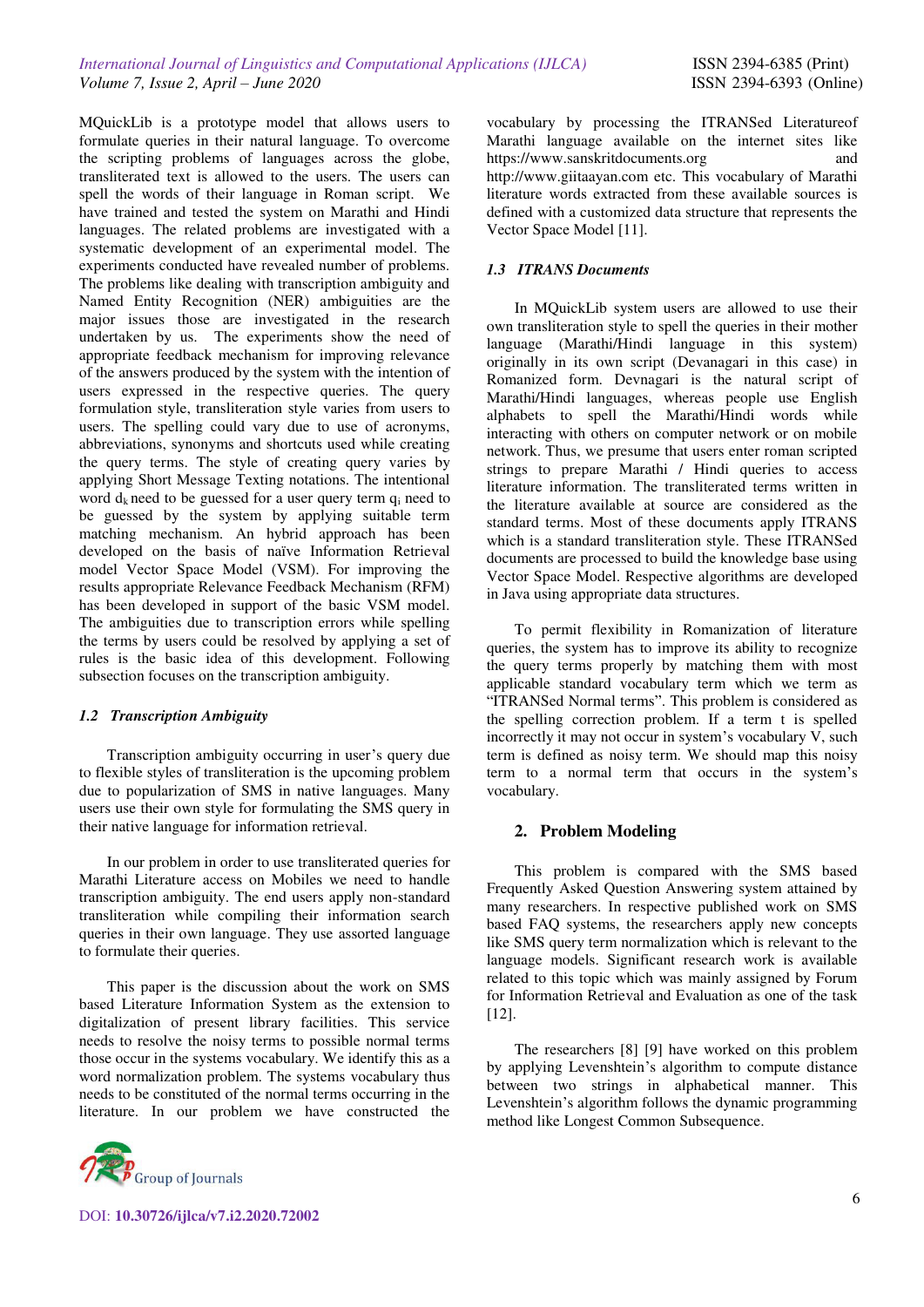The important contribution of our model is that instead of normalizing the user query by using predefined set of Normal Queries in the system, our model normalizes individual terms by selecting a set of Normal Terms from the system's vocabulary. A minimum edit distance  $t_i \approx d_k$ is calculated by modifying the original Levenshtein's algorithm [8]. Here the terms t1, t2…ti are the terms in user query and d1, d2…..dk are the terms from document set D. The minimum edit distance is computed by applying this modified algorithm for each Noisy term  $t \in Q$  and a Normal Term  $d \in D$ .

#### *2.1 Minimum Edit Distance*

Edit distance between two strings is computed to measure the number of edit operations required to make the two strings exactly equal. The edit operations include insert, delete and substitute character in a string. A string x can be converted to another string y by applying different number of edit operations. For example RISK can be mistakenly written as MASK due to different editing errors. Similarly MASK can be corrected to intended word RISK by using different number of edit operations. These number of edit operations applied to correct the word w1 to w2 is known as w1-w2. The minimum number of edit operations that can correct the word w1 to w2 from all possible operations is known as minimum edit distance. Levenshteinv[9], has developed such algorithm by applying dynamic programming method of Longest Common Sequence finding problem. Some examples are shown in Figure 1 to explain the concept of different edit operations for conversion between different terms.

## *2.2 Query Term Normalization*

The basic Levenshtien's minimum edit distance function is modified by adding some rules to convert a corrupted term occurring in user query to its nearest standard tem occurring in system's vocabulary. The system's vocabulary is nothing but the inverse document term vector that we have generated from the Marathi and Hindi literature's document corpus. A set of rules are first identified on the basis or the query set collected from experiments carried with the help of graduate students. These students were given a set of queries in Devnagari which is the natural script of Marathi and Hindi. They were asked to rewrite these queries using their own transliteration style. A set of more than hundred and fifty such Marathi queries and forty Hindi song queries are used to train the system for identifying the term matching rules. A well defined set of these rules are then tested by the system to check the standard terms mapped for the user's noisy terms. In basic Vector Space Model, Term Frequency-Inverse Document Frequency (TFIDF) algorithm is used to assign matching weights to individual



DOI: **10.30726/ijlca/v7.i2.2020.72002**

terms. The Query Term Normalization algorithm calculates a Proxy Weight scores for the query terms based on term normalization model. This mathematical model is expressed by expression Eq. 1 and its slight variation expressed by Eq.2.

For each pair of normal and noisy term, the basic formula is given in Eq. 1. As minimum edit distance between two terms measures how closer the two terms are, the ratio of the edit distance to the length of longest term quantifies the comparison of closeness of two or more terms with specified term. If a term  $t$  is at edit distances  $d_t$ and  $d_2$  from two terms *x* and *y* with length  $L_1$  and  $L_2$ respectively then if  $d_1 / L_1 \le d_2 / L_2$  then *x* is at closer distance from *t* as compared to *y* from *t*. With this mathematical rule the proxy weight of a term  $v \in V$ quantifies its similarity with a user query term *t* with Eq. 1. This formulation is modified to smooth the similarity measure in case if the distance is 0. This variation is given as in Eq. 2.

$$
ProxWt_{t,v}=PrunWt-\frac{ed_{t,v}}{len} \qquad \qquad \ldots \quad Eq.1
$$

$$
ProxWt_{t,v} = PrunWt - \frac{ed_{t,v} - 1}{len} \qquad \dots \quad Eq. 2
$$

Where,

- *PrunWt* is the term weight considered by applying a weight rules  $R_w \subset R$
- $ed = minDist(t, v)$  assumed by Levenshtien's minimum edit distance algorithm [9].
- *len* is calculated by term length rules  $R_l \subset R$ .

#### **3. Rules and Models**

Following preconditions are considered for the framework of the models varied by set of rules.

• The SMS query *Q* is the sequence of *n* number of terms *t1,*   $t_2$ , ...,  $t_n$ . It is clear that the query is noisy as one or more terms are distorted due to noise in transcription and SMS encoding mechanisms.

- *V* is the vocabulary of the system that calculated by the Vector Space Mechanism on a set of literature documents. The terms  $v_1, v_2, \ldots, v_m$  are normal terms as they occurred in V.
- *ed* =  $t_i \approx v_j = minDist(t_i, v_j)$  is used to find minimum edit distance between the terms  $t_i$  and  $v_j$ .
- Let  $W_1 = 0.60$ ,  $W_2 = 0.40$ ,  $W_3 = 0.2$ ,  $W_4 = 0.75$  and  $W_5$  $= 0:25$  are the weights used in the rules. These weights are computed for fine tuning theterm normalization. The weights are stabilized by adjusting them from 0 to1 through many experiments with the objective of correlated relevant terms with the noisy terms.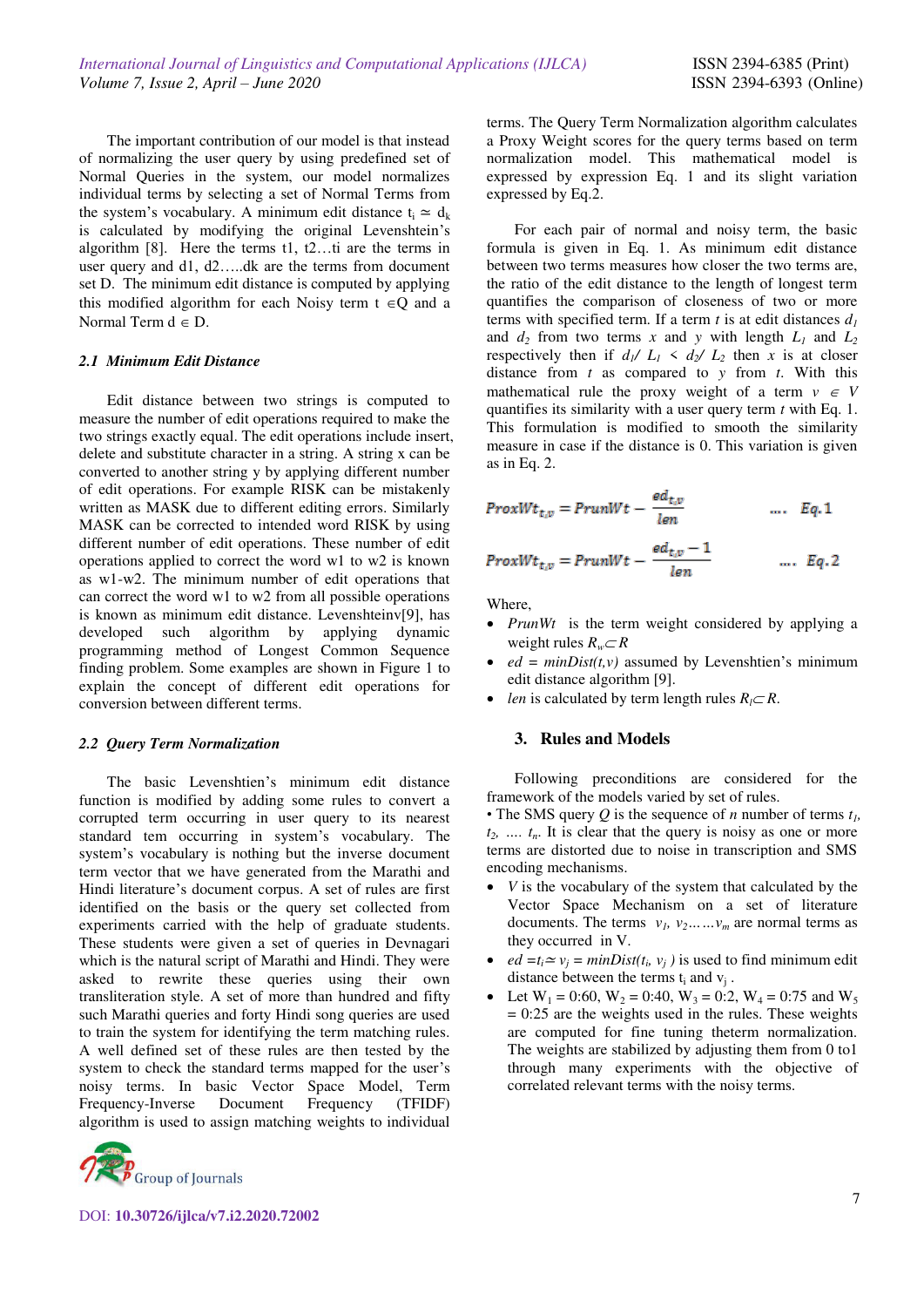Following are the set of term length rules defined in the experiment.  $L_1$  and  $L_2$  are the lengths of the string  $v_j$  and *ti* respectively.

Threshold condition is  $ed < \alpha$  to calculate Proxy Weight for the term  $v_j$ , in association to query term  $t_i$ , the edit distance threshold value  $ed(t_i, v_j)$  is equivalent to half of the length len, where it calculated by the rule set  $Rl \subset R$ . If edit distance is beyond the threshold value, the relevant vocabulary term  $v_j$  is not in Candidate Normal Term set NT. The rule set for proxy weight estimation is on the basis of the length of tokens to match and some rules are explained for match making of tokens.

## *3.1 Comparison of Models*

We have identified various versions of the model by selecting diverse combinations of above rule set. The best performing four models on the basis of their Pruning Weight scores are selected for finalizing the matchmaking function of Proxy Similarity. We define them in the form of different models. We have selected four variations of these models to compare the performance based on precision and recall. The rules and their models are described below.

**Table 1: Rule set**

| <b>Length Related Rules</b>                   |                                                                                          |  |  |  |  |
|-----------------------------------------------|------------------------------------------------------------------------------------------|--|--|--|--|
| Rule 1                                        | $(l_1 > 1 \& l_2 > 1)$ shall be true for necessary                                       |  |  |  |  |
|                                               | precondition for proxy weight computation                                                |  |  |  |  |
|                                               |                                                                                          |  |  |  |  |
| Rule 2                                        | Calculate len = $l_1 > l_2$ ? $l_1 : l_2$                                                |  |  |  |  |
|                                               |                                                                                          |  |  |  |  |
| Rule 3                                        | For a vocabulary term $v_i \subset V$ , if $l_1 > l_2$ then len = $l_1$ ,                |  |  |  |  |
|                                               | and $l_1$ > $l_2$ is important condition to qualify                                      |  |  |  |  |
|                                               | vocabulary term $v_i$ for Proxy Weight identification.                                   |  |  |  |  |
| Rule 4                                        | Compute len = $(l_1 + l_2)/2$                                                            |  |  |  |  |
| Rule 5                                        | Let length threshold $\alpha = len/2$ i.e. half the len value                            |  |  |  |  |
|                                               | the minimum edit distance then only consider the                                         |  |  |  |  |
| term for Proxy Weight calculation.            |                                                                                          |  |  |  |  |
| <b>Character Matching Rules</b>               |                                                                                          |  |  |  |  |
| Rule 6a                                       | if first characters of $t_i$ and $v_j$ match then flag <sub>1</sub> = 1, wf <sub>1</sub> |  |  |  |  |
|                                               | $= wt_1$                                                                                 |  |  |  |  |
| Rule 6b                                       | if first characters of $t_i$ and $v_i$ do not match then                                 |  |  |  |  |
|                                               | $wf_1 = wt_2$                                                                            |  |  |  |  |
| Rule 7a                                       | if second characters of $t_i$ and $v_j$ match then $wf_2 = wt_2$                         |  |  |  |  |
| Rule 7b                                       | if second characters of $t_i$ and $v_j$ do not match then $wf_2$                         |  |  |  |  |
|                                               | $= Wt3$ .                                                                                |  |  |  |  |
| Rule 8a                                       | if last consonant characters of the terms $t_i$ and                                      |  |  |  |  |
|                                               | $v_i$ match then $wf_3 = wt_4$ .                                                         |  |  |  |  |
| Rule 8 <sub>b</sub>                           | if last consonant characters of the terms $t_i$ and $v_j$ do                             |  |  |  |  |
|                                               | not match then $\text{wf}_3 = \text{wt}_5$ .                                             |  |  |  |  |
| Pruning Weight = $wf_1+wf_2+wf_3+wf_4+wf_5$ . |                                                                                          |  |  |  |  |

• Model 1 (M1): Basic Levenshtein's  $-$  This basic model assigns weights to the standard terms computed by applying Eq. 3. Here  $ed_{tv}$  is computed by applying



Levenshtein's minimum edit distance between the noisy term *t* and standard term *v*. No other extra constraint is used in this model. Thus the pruning weight is set to 1. Similarly len is the length, computed asper the length specific Rule 2 and 5.

$$
ProxWt_{t,v} = 1 - \frac{ea_{t,v}}{len} \qquad \dots \quad Eq. 3
$$

- Model 2 (M2): First Letter Match In this model the terms are ranked on the weights by adding the constraints based on the weight rule set including rules 6a, 6b, 7a,7b which checks if first two letters match or not and assigns weights accordingly. Length factor (len) is calculated by applying rule 4 and 5.
- Model 3 (M3): Last Consonant Match- In this model in addition to first two characters the last consonant is matched. The pruning weights are calculated by applying rules 6a, 6b, 7a, 7b, 8a and 8b, Length specific rules (same as in Model 2).
- Model 4 (M4): Short Term Match The Model-3 has proved better working on the sample data. It is further improved by restricting the length specific rules by applying rules Rule 3 and Rule 5.

# **4. Result Analysis**

In this paper, the final model selection is made from evaluation of four versions in actual implementation of the system by applying standard measures. The experiments are performed on the word samples those show significant noise in the user queries. The Hindi dataset of 108 queries has generated 56 noisy words and in Marathi dataset, nearly 68 noisy words are produced from 152 queries. These noisy word samples are used in the evaluation of the above four normalization models. It shows a significant difference in mapping a noisy term to standard terms. The results are analyzed by applying standard measures as discussed below. Then, the best fit model is used to develop MQuickLib system.

## **4.1 Evaluation Measures**

For comparison of these models four standard measures are used. The Mean Reciprocal Rank (MRR), precision for top 1 resultant term, top five resultant terms and top 10 resultant terms are calculated for all sample terms. An Average of each of these values computed on all sample terms shows the effectiveness of respective models. The Table-2 shows the results of the Average values of these standard measures on the sample data sets. The respective average values for the measures Avg\_MRR\_h, Avg\_PH\_1, Avg\_PH\_5 and Avg\_PH\_10 are for Hindi. Similarly Avg\_MRR\_m, Avg\_PM\_1, Avg\_PM\_5 and Avg\_PM\_10 are considered as the average values of the Marathi data. The graphical representation presented in Fig. 2 could be analyzed for the comparison of the performance of the models on the sample data sets. We can understand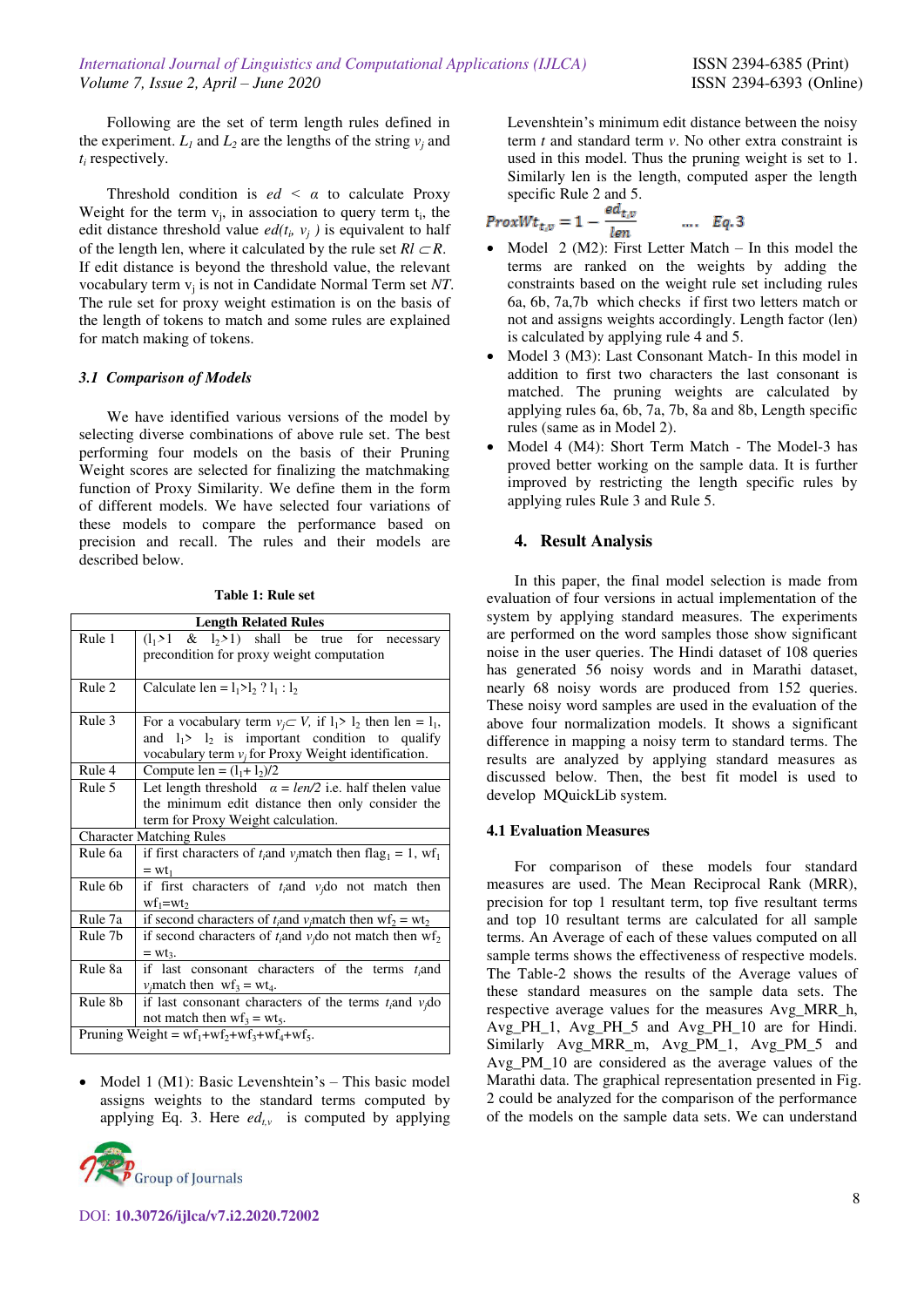that the Models M3 and M4 are proved to be better performing than M1 and M2. For both these models MRR value is same i.e. 0.9166, as compared to 0.283 and 0.29 MRR values of M1 and M2 this score is comparatively high. The MRR value signifies the number of queries terms correctly normalized to top most term given by the system. M3 and M4 models have produced correct term at first rank in 91% cases where as M1 and M2 has produced in only 29% cases. Similar results we can see for other measures in Table-2. That means the models M3 and M4 could be selected for further development of MQuickLib.

## **5. Conclusion**

The basic information retrieval models like Boolean model, vector space model, probabilistic models and combination of these models are applied in the problems of query based searching problems. The SMS based Information systems can be built by applying this theory which we identify as SMS based Information Retrieval. The Short Message Service is the cheaper and reliable feature of mobile systems. Many sectors like banking, healthcare, marketing and even governance are applying SMS as a tool of electronic messaging at cheaper cost due to wide coverage of Mobiles.

Considering the usefulness of this feature of telecommunication an initiatives are extended to use the SMS feature for more fruitful and interesting application area called as SMS based Information Retrieval. A Mobile Quick Reference Library MQQuickLib allows users to formulate their queries in their own language in Romanized (script of English) form. It also allows variation in transliteration and spelling variation. This is achieved by developing Query Normalization algorithm which applies a rule based approach to normalize a noisy term to its original word. The word intended by user is guessed by applying very effective minimum edit distance algorithm modified by applying some rules.

The term formulated by user by applying his/her own transliteration or spelling method is considered as a noisy term; whereas the term occurring in documents are termed as normal term. Mapping a noisy term to its nearest normal term is called as normalization. The rule based approach developed for query normalization has proved to be very effective in most of the cases.

The models M3 and M4 will be further experimented on wide range of queries to study their effectiveness and more effective model could be selected for the development of the system. Though this system is being developed for Marathi and Hindi, the methodology based on transliterated query search could be customized for other languages. For their respective transliteration style the rule set can be identified by applying the Query Normalization theory specified in this paper.

**Table 2: Evaluation of Models M1toM4** 

| Measure     | M <sub>1</sub> | M <sub>2</sub> | M <sub>3</sub> | M <sub>4</sub> |
|-------------|----------------|----------------|----------------|----------------|
| Avg_MRR_h   | 0.28333        | 0.29           | 0.916667       | 0.916667       |
| Avg PH 1    | $\Omega$       | 0.166667       | 0.833333       | 0.833333       |
| Avg PH $5$  | $\Omega$       | 0.458333       | 0.75           | 0.916667       |
| Avg PH $10$ | 0.091667       | 0.708333       |                |                |
| Avg MRR m   | 0.8125         | 0.545          | 0.875          | 0.79125        |
| Avg $PM$ 1  | 0.75           | 0.375          | 0.875          | 0.75           |
| Avg PM 5    | 0.79           | 0.77           | 0.79           | 0.76           |
| Avg PM 10   | 0.80125        | 0.8275         | 0.84875        | 0.86           |



**Figure 2: Chart showing Average of Standard Measures on sample Data Sets** 

#### **Reference**

- [1] Sanskrit documents collection : Home page, URL: [http://www.sanskritdocuments.org,http://www.giitaayan.com/](http://www.sanskritdocuments.org,http/www.giitaayan.com/)
- [2] Rahis Shaikh Anwar Dilawar Shaikh, Rajiv Ratn Shah. SMS based FAQ retrieval for hindi, english and malayalam. 2013.
- [3] CTIA annual wireless industry survey report. URL industry-data/ctia-annual-wireless-industrysurvey.
- [4] Ian Ruthven and Mounia Lalmas. A survey on the use of relevance feedback for information access systems. The Knowledge Engineering Review, 18(02): 95–145, 2003.
- [5] Pakray, Dr. Partha & Bhaskar, Pinaki. (2013). Transliterated Search System for Indian Languages.
- [6] Sreangsu Acharyya, Sumit Negi, L Venkata Subramaniam, and Shourya Roy. Unsupervised learning of multilingual short message service (sms) dialect fromnoisy examples. In Proceedings of the second workshop on Analytics for noisy unstructured text data, pages 67–74. ACM, 2008.
- [7] AiTi Aw, Min Zhang, Juan Xiao, and Jian Su. A phrase-based statistical model for sms text normalization. In Proceedings of the COLING/ACL on Main conference poster sessions, pages 33–40. Association for Computational Linguistics, 2006.
- [8] Shahbaaz Mhaisale; Sangameshwar Patil; Kiran Mahamuni; Kiranjot Dhillon; Karan Parashar. Faq retrieval using noisy queries: English monolingual sub-task. In FIRE 2013 Shared Task on FAQ. DTU, Delhi, India, FIRE 2013, 2013.



DOI: **10.30726/ijlca/v7.i2.2020.72002**